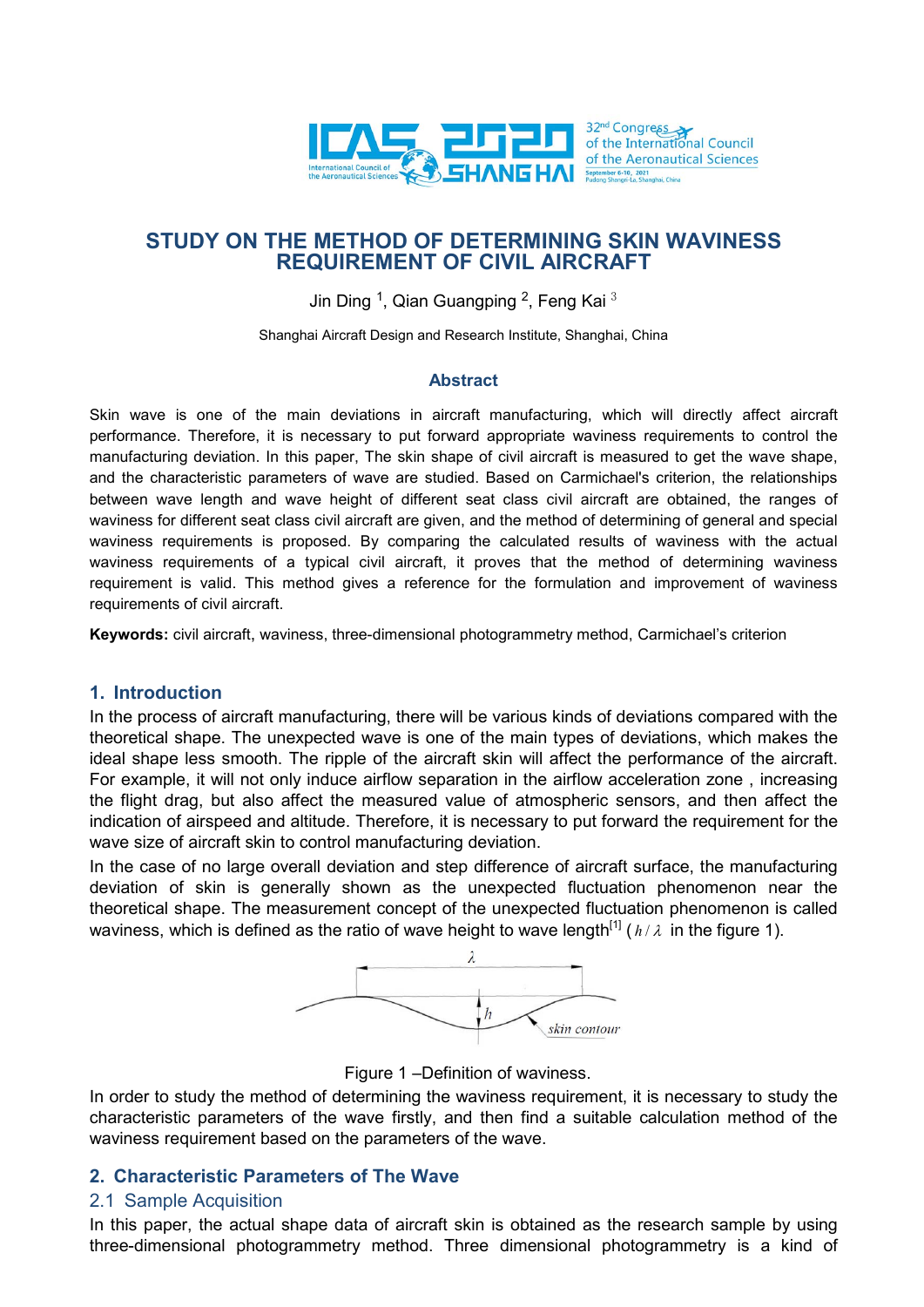measurement method that uses optical camera to obtain the image of the object, and then processes the image to obtain the shape, size and other information of the object.

At present, the commonly used three-dimensional photogrammetric systems are V-STARS, MPs/M, etc. Using three-dimensional photogrammetric system to measure the aircraft surface is extremely fast and convenient, and the measurement accuracy can be better than 0.01mm, which is sufficient for the study of waviness $^{[2]}$ .

In this paper, typical components of aircraft, such as wing, fuselage and tail, are selected, and the skin shapes of these components are measured by three-dimensional photogrammetry system. The measurement results are dense point-clouds, and its image rendering effect is shown in Figure 2.



Figure 2 –Samples obtained by 3D photogrammetry method.

## 2.2 Characteristic Parameter Extraction

Because the definition of waviness is two-dimensional, it is necessary to sample from the threedimensional measurement results. Therefore, some processes need to be carried out. First of all, the measured data is pre-processed to remove bad points and the points of useless areas, and the triangle mesh surface is generated to get the measured skin surface, so as to identify the wave easily. Secondly, the best fit function in the digital shape editor (DSE) module of CATIA software is used to fit the measured skin surface to the theoretical surface. Then, some sections are selected for two-dimensional sampling. The measured skin surface and the theoretical surface are intersected by the same section to obtain the contours. The wave shape is obtained by comparing the measured skin contour with the theoretical contour. The data sampling process is shown in Figure 3.



(3) Fit skin surface to theoretical shape and pick some sections

(4) Obtain the wave shape by comparing with the theoretical contour

Figure 3 –Data sampling process.

The analysis of measured skin contour shows that there is a superposition of basic wave and local wavelet in the deviation between the actual skin contour and the theoretical contour<sup>[3]</sup>. The reason of local wavelet is rivets flushness, roughness or dirt on the surface, and so on. Therefore, it is necessary to filter out the wavelet and keep the basic wave only.

In order to filter the wavelet, multi-scale approximation is performed to the deviation signal of the measured skin contour relative to the theoretical contour. Firstly, the deviation  $y(x)$  of the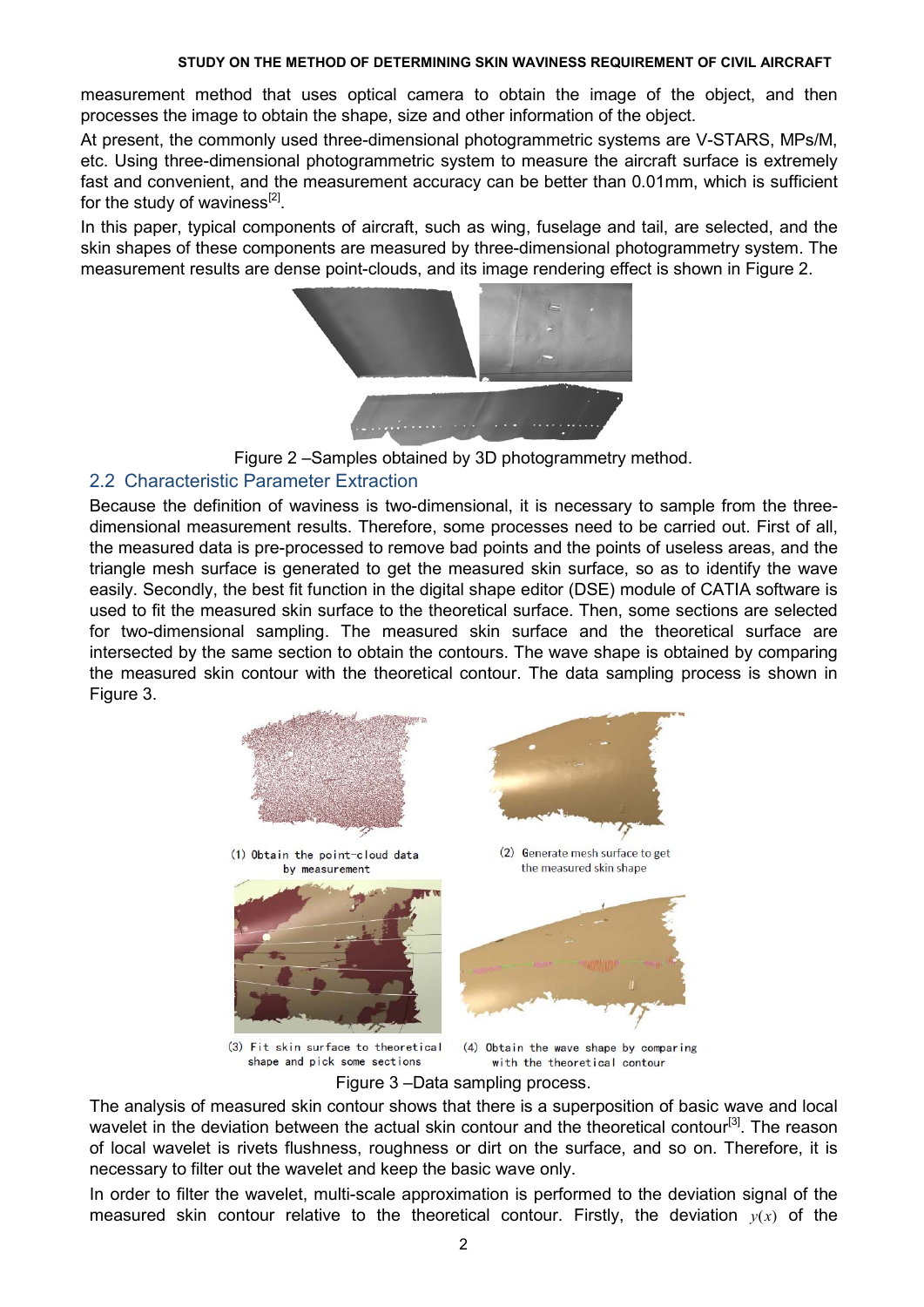measured skin contour from the theoretical contour on the specified section is sampled, the original signal  $y_i(t)$  composed of  $2^J$  discrete points is obtained. Then, signal  $y_i(t)$  is decomposed according to Mallat algorithm. Assume the number of decomposition layers is *l*, and *l* < *J*. The decomposed signals of each layer can be expressed as:

$$
y_{J}(t) = y_{J-1}(t) + w_{J-1}(t)
$$
  
\n
$$
y_{J-1}(t) = y_{J-2}(t) + w_{J-2}(t)
$$
  
\n
$$
\vdots
$$
  
\n
$$
y_{J-l+1}(t) = y_{J-l}(t) + w_{J-l}(t)
$$
\n(1)

The approximate components of each decomposed layer are as follows:

$$
y_j(t) = \sum_{k \in \mathbb{Z}} c_{j,k} \varphi(2^j t - k)
$$
 (2)

And the detail components are as follows:

$$
w_j(t) = \sum_{k \in \mathbb{Z}} d_{j,k} \psi(2^j t - k)
$$
  
(j = J, J - 1, J - 2, ..., J - l + 1) (3)

Where  $c_{i,k}$  is approximate coefficient,  $d_{i,k}$  is detail coefficient,  $\varphi(t)$  is scaling function,  $\psi(t)$  is wavelet function.

The detail component of each layer reflects the local wavelet, the approximate component  $y_{i-1}(t)$ of the *l* layer reflects the basic wave in the original signal, and the  $y_{J-t}(t)$  is the filtered signal.

In this paper, sym6 wavelet is selected, which is an approximate and symmetric wavelet function proposed by Ingrid Daubechies. After the test, it is determined that the number of decomposition layers of sym6 wavelet should be 6 or 7.

The wavelet is filtered out from the original sample data to extract the basic wave, so as to extract the wave characteristic parameters. The original sample data and filtered data are connected into curves by spline, and the filtering effect can be seen by comparison, as shown in Figure 4



Figure 4 –The basic wave obtained by filtering the wavelet.

### 2.3 Characteristic Parameter Analysis

By extracting the wave characteristic parameters from the measured samples, the approximate wave length range of each component can be obtained, as shown in Table 1.

| Component | Wave Length     |
|-----------|-----------------|
| Wing      | 100 mm - 800 mm |
| Fuselage  | 100 mm - 650 mm |
| Tail      | 80 mm - 450 mm  |

Table 1 –Wave length range of each component.

By analyzing the characteristic parameters, some phenomena are found:

- The wave length is generally less than or equal to the distance between the typical *•* connection structures. Correspondingly, The wave length of the leading edge and the nose is relatively short, which is due to the small structural spacing;
- The wave height of leading edge and nose is smaller, while the wave height of trailing edge *•*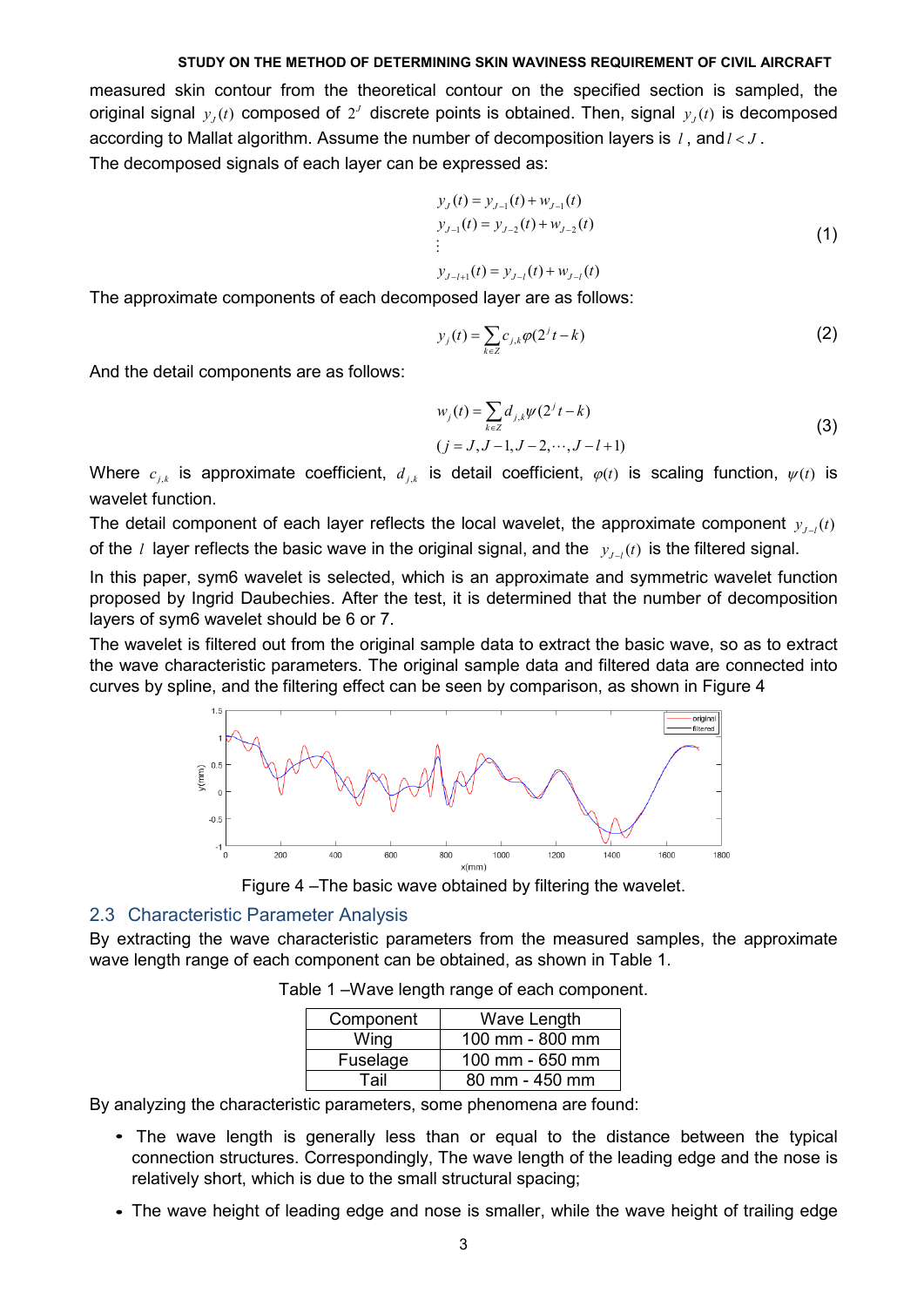and rear fuselage is larger. This is due to the difference of structural form and skin thickness, which proves that wave is mainly caused by structural connection stress;

*•* With the increase of aircraft size, the typical wave length increases correspondingly, but the increase is not obvious.

### **3. Calculation of Waviness**

## 3.1 Calculation Criterion and Extended Application

According to the previous description, waviness is defined as  $h/\lambda$ . We only need to study the size of *h* to determine the waviness requirement, since the approximate range of wave length of civil aircraft is known. A waviness criterion is given by Carmichael, which is based on experimental results. Carmichael's criterion partially accounts for effects of compressibility, suction, pressure gradient, wing sweep, and multiple waves<sup>[4]</sup>, so Carmichael's criterion in its general from is valid for 2-D or 3-D flow in form of single and multiple chordwise and spanwise waves on the wing surface. Carmichael's waviness criterion is given as:

$$
\frac{h}{\lambda} = \left(\frac{59000 \cdot c \cdot \cos^2 \Lambda}{\lambda \cdot \text{Re}^{1.5}}\right)^{0.5}
$$
 (4)

Where *h* is the wave height in inches,  $\lambda$  is the wave length in inches,  $c$  is the streamwise wing chord length in inches (mean aerodynamic chord length can be used when calculating),  $\Lambda$  is the wing leading-edge sweep angle and Re is the Reynolds number based on chord length and airspeed in the free-stream direction.

This formula can be converted to:

$$
h = \left(\frac{59000\lambda \cdot c \cdot \cos^2 \Lambda}{\text{Re}^{1.5}}\right)^{0.5}
$$
 (5)

It should be noted that this formula is suitable to the case of a single wave. For the case of multiple waves, the coefficient 59000 in the formula should be changed to 6600. Furthermore, the windtunnel and flight experimental results used to develop the coefficient actually varied over a range from 11000 to 38000 approximately. In the case of multiple waves, there is no accurate method to determine the coefficients in the formula, but Holmes et al. (1986) indicated that the results of Carmichael's criterion in single wave form are found to almost form an upper bound on the theoretical prediction results<sup>[5]</sup>. Therefore, we can use this formula for the single wave case to approximately calculate the required value of *h* and further obtain the requirement of waviness.

For fuselage, Carmichael did not give the calculation method of waviness. In this paper, the method of applying Carmichael's criterion to fuselage is given as an extended application of the criterion. Considering that the cylindrical fuselage of civil aircraft produce lift rarely, the requirement of waviness in non-sensitive area of fuselage is still calculated by Carmichael's criterion, but it is relatively conservative and can be relaxed in practical application. For the sensitive area of fuselage, such as the area near the pitot tube, *c* in the formula is the fuselage length, and the characteristic length used to calculate Re is also the fuselage length. The applicability of the extended application method of this criterion will be verified in the following.

### 3.2 Calculation of Civil Aircraft Waviness Requirement

According to Carmichael's criterion, *h* / <sup>λ</sup> is affected by *c* , Λ and Re . From the formula, it can be seen that: the larger *c* is, the lower the requirement is; the larger Λ and Re are, the higher the requirement is, and the influence of Re is more obvious.

For a particular aircraft, since *c* , Λ and Re have been determined, the relationship between *h* and  $\lambda$  can be obtained. For civil aircraft, 90 seats regional aircraft, 180 seats single aisle aircraft and 350 seats dual aisle aircraft are selected as the research models.

According to Carmichael's criterion, the relationships between <sup>λ</sup> and *h* for different seat class civil aircraft are obtained, as shown in Figure 5. It can be seen from the figure that the requirement of waviness is lower for regional aircraft and higher for dual aisle aircraft. With the increase of wave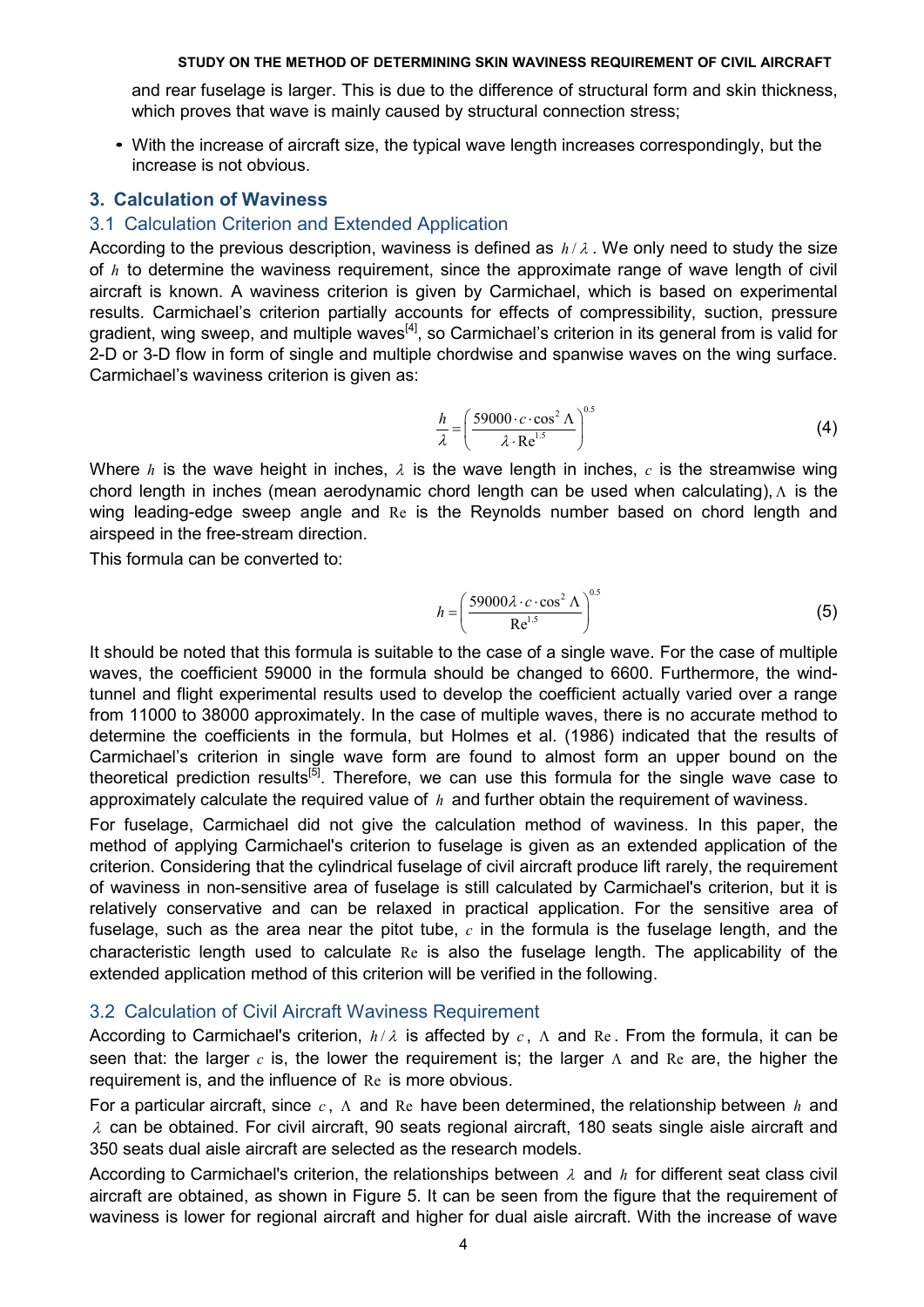length, the increase of allowable wave height becomes slower, which indicates that the larger the wave length is, the higher the requirement of waviness is.



Figure 5 –The relationships between  $\lambda$  and  $h$  for different seat class civil aircraft.

According to Table 1, the wave length has a distribution range, so the maximum allowed value of waviness also has a value range. The range of maximum allowed values of waviness for different type of civil aircraft can be obtained from Figure 5, as shown in Table 2. In order to keep the natural laminar flow as much as possible, the waviness requirement should be considered based on this range.

Table 2 –The maximum allowed values of waviness for different type of civil aircraft.

| Type of Aircraft                | Maximum allowed values of waviness |
|---------------------------------|------------------------------------|
| 90 seats regional aircraft      | 0.0018-0.0056                      |
| 180 seats single aisle aircraft | 0.0015-0.0050                      |
| 350 seats dual aisle aircraft   | 0.0013-0.0042                      |

### 3.3 The Method of Determining General and Special Waviness Requirements

Since the criterion is based on experimental results for waves located more than 25% chord downstream of leading edge, for waves located in very highly accelerated flows closer to the leading edge, the criterion may under-predict allowable waviness<sup>[6]</sup>. Conversely, the criterion would over-predict the allowable waviness in a region of unaccelerated flow. On the other hand, the wave length of leading edge and nose of fuselage are relatively short, while the wave length of trailing edge and rear of fuselage are relatively long. With the above factors considered, the relationships between  $\lambda$  and  $h$  will be more linear, as shown in figure 6, which means the range of waviness will be smaller and tend to be close to the middle value.



Figure 6 –The comparison of calculated value and corrected value.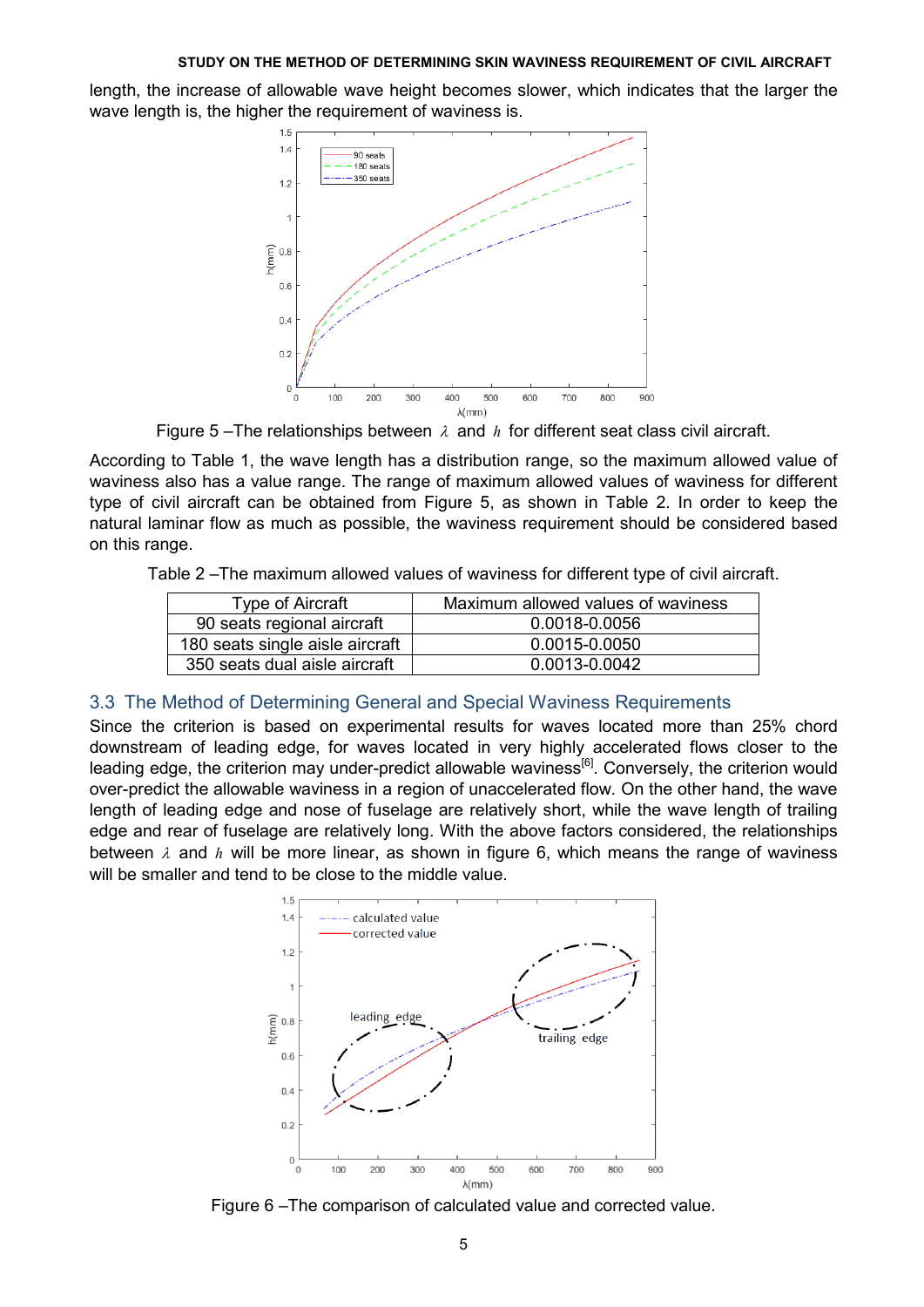Therefore, when determining the general requirement of waviness of a particular aircraft, it is feasible to take the middle value in the range of calculated waviness. When determining the waviness requirements of a specific area of an aircraft, the appropriate waviness requirements can be determined according to the position of the area and the characteristic structural spacing.

## **4. Validation of The Method**

To validate the method, taking a typical aircraft as an example, the general and special requirements of waviness are calculated and compared with the actual requirements of the aircraft:

- For the general requirement of waviness, using the above method to calculate the waviness *•* requirements of a 180 seats single aisle aircraft, the waviness range is 0.0015-0.0050, and the middle value is 0.00325. The calculated value is slightly larger than the actual waviness requirement value of this aircraft, and the error is less than 10%;
- For the special requirement of waviness, taking the area near pressure sensor as an example, *•* the typical wave length near this area is 200mm. Based on the extended application method of Carmichael's criterion, *c* in the formula is changed into fuselage length and the value is 38m, Re number calculated by using fuselage length as characteristic length is 1.7\*10<sup>8</sup>, and Λ is 0°. Through calculation, the waviness requirement of this sensitive area shall be 0.0020, which is almost consistent with the actual waviness requirement of the aircraft.

Therefore, Carmichael's criterion can be used to calculate the range of waviness and determine the general requirements of waviness. The extended application method of Carmichael's criterion can be used to determine the waviness requirements of the sensitive area of fuselage.

## **5. Conclusion**

In this paper, the method of determining skin waviness requirement of civil aircraft is studied, the conclusions are as follows:

- According to the measured data of aircraft skin, the characteristics parameters of waviness *•* are studied, and some distribution laws of the wave are found;
- Based on Carmichael's criterion, the relationships between wave length and wave height of different seat class civil aircraft are obtained, the ranges of waviness for different seat class civil aircraft are given, and the method of determining of general and special waviness requirements is proposed;
- By comparing the calculated results of waviness with the actual waviness requirements of a *•*typical civil aircraft, it proves that the method of determining waviness requirement is valid. This method gives a reference for the formulation and improvement of waviness requirements of civil aircraft.

## **References**

- [1] HB7086-94. *Aerodynamic Smoothness Tolerance of Civil Aircraft*. 2st edition, Aviation Industry Corporation of China, 1994.
- [2] Jin D. Research on measurement method of skin waviness of civil aircraft. *Science and Technology Vision*, No. 188, pp 8–9, 2017.
- [3] Ma M. An Approach to Analyzing Skin Surface Waviness of Civil Aircraft Based on Wavelet Filtering. *Science Technology and Engineering*, Vol. 13, No. 35, pp 10750–10754, 2013.
- [4] Carmichael B. H. Surface Waviness Criterion for Sweep and Unsweep Laminar Suction Wings, *Northrop Aircraft Inc. Norair Rep*, No.NOR59-438, 1959.
- [5] Jamal A. Effect of Surface Waviness on Transition in Three-Dimensional Boundary-Layer Flow, *NASA Contractor Report*, NAS1-96014, 1996.
- [6] Clifford J. Roughness and Waviness Requirement for Laminar Flow Surface, *NASA Report N88- 14953/9/XAD*, pp 519–537, 1988.

# **6. Contact Author EmailAddress**